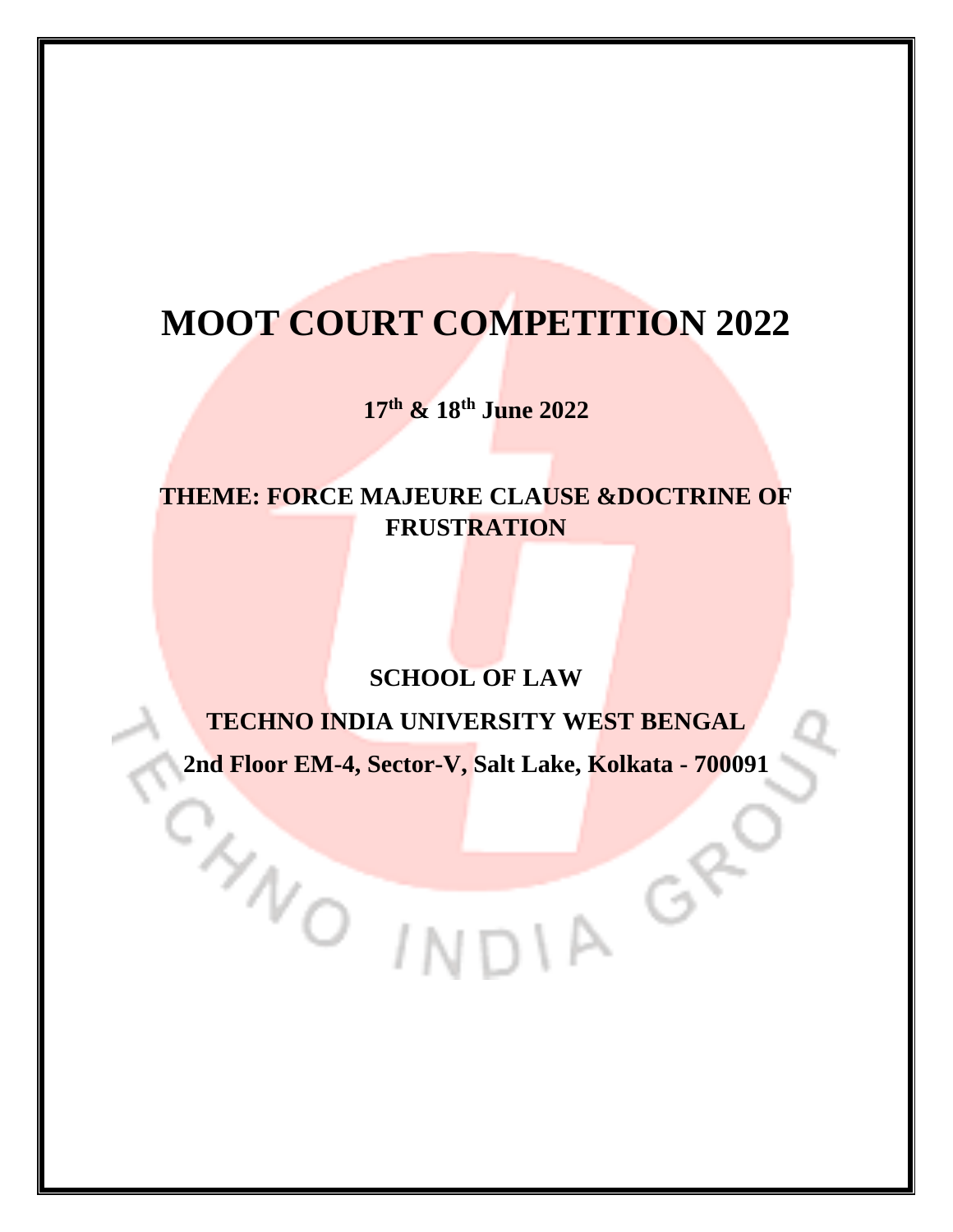#### **MOOT COURT PROBLEM**

1. Industan is a democratic and republic country in South Asia with 1.3 billion people is world's second most populous country. It is famous worldwide for its diversity in culture, language, religion, whereby a robust legal framework exists. Kairos Limited (hereinafter, "Company") is one of the world's leading diversified natural resource companies with business operations in Industan and other major countries. Kairos is a leading producer of oil & gas, zinc, lead, silver, copper, iron ore, steel, aluminium and power. Tairn Energy is an independent, UK-based energy company focused on oil and gas exploration, development and production. Tairn has explored, discovered, developed and produced oil and gas in a variety of locations throughout the world including Industan. ONGP is the largest crude oil and natural gas company in Industan, contributing around 71 per cent to Industan's domestic production.

2. A production sharing contract dated 15th May, 1995 was executed between Kairos Limited and Tairn Energy (Tairn), ONGP and the Government of Industan in respect of exploration of the Madhyasthan Block MJ-ON-90/1, which produces a substantial portion of petroleum in Industan.

3. In order to operationalize the production, a global tender was floated by the Company for fasttracking the development of "end-to-end integrated Oil Well Construction (including drilling, completion and associated Well Services), development of surface facilities (well-pad, intra-field network and evacuation facilities/ pipelines specific to EOR development) and application of Enhanced Oil Recovery Technologies for enhancing the ultimate recovery" (hereinafter, "Project") from three fields called `Malaika', `Baghyalaxmi' and `Alia' (hereinafter collectively referred to as the "MBA fields" or by their individual names).

4. Pursuant to the global tender, competitive bidding took place and the Petitioner - Sambhav Offshore Services Inc. (hereinafter, "Contractor")- a group company of Sambhav Company, USA which runs one of the world's largest oil fields services was selected for the execution of the Project. Contract dated 25th April, 2018 was accordingly executed between the parties. The total value of the contract is USD 197 Million.

5. The broad agreement between the parties was that the Contractor would carry out two sets of works as part of the Project viz., `Drilling & Completion' (including drilling, completion and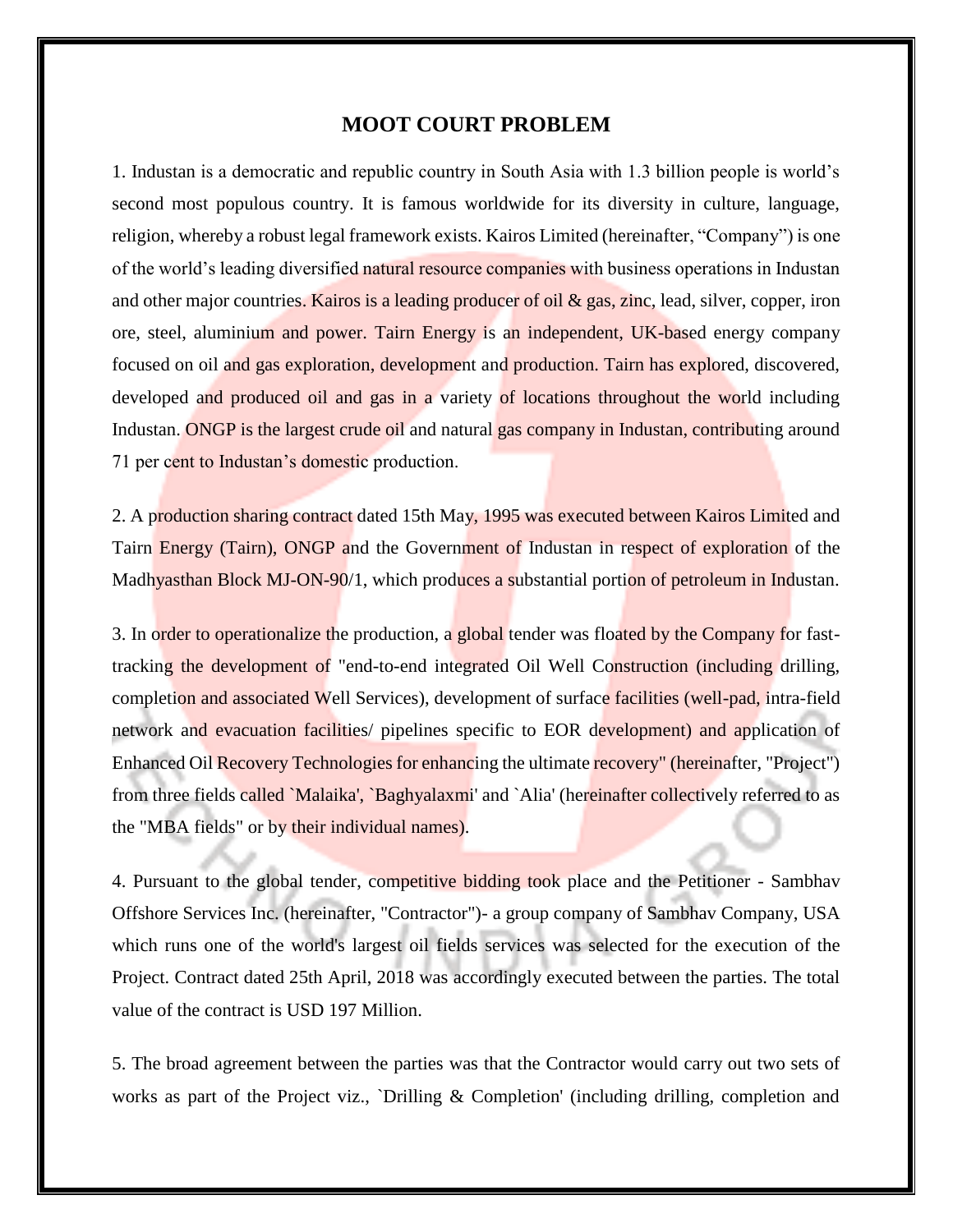associated Well Services) as also `Surface Facility' operations for development of surface facilities. The Project had a `commencement date' and a `completion date'. Various consequences were provided in case of delays in execution of the Project. For reasons, which are discussed in detail below, the work was not completed as per the stipulated timelines. The Company served repeated notices upon the Contractor. Various communications were exchanged and the same were also discussed as part of the `Project Management Committee' which was a joint platform. Projected competition dates were thereafter proposed by the Contractor for completion of the Project. Finally, however, as per the agreement between parties, the deadline for conclusion of the entire work was agreed as  $31<sup>st</sup>$  March, 2020.

6. As Industan had started witnessing few positive cases of COVID-19 in several parts of the country, until mid-March 2020 the Central Government of Industan was yet to take any decision to control and contain the transmission of the disease. On the evening of 15 March 2020, the Prime Minister of the Government of Industan declared that the outbreak has acquired the form of an epidemic in the country and directed a nationwide lockdown for 21 days, limiting movement of the entire 1.38 billion or 138 Crore population of India as a preventive measure against the COVID-19 pandemic in Industan until further orders.

7. Before the onset of the Covid-19 pandemic the Contractor had completed 80 percent of the work as agreed by the parties on `Drilling & Completion' (including drilling, completion and associated Well Services) as also *Surface Facility'* operations.

8. On 18<sup>th</sup> March 2020, the Contractor invoked the frustration of contract in the light of the lockdown and sought to receive the payment for the work completed till the 15<sup>th</sup> March, 2020. This was however not acceptable to the Company, which by a letter dated 21<sup>st</sup> March 2020 invoked Clause XI and terminated the Contract on various grounds and invoked the bank guarantees. The Contractor further, invoked the arbitration clause on 3<sup>rd</sup> April, 2020.

9. The Contractor\Petitioner sent a legal notice dated 3<sup>th</sup> April, 2020 stating that it was initiating arbitration proceedings against the Respondent as per their agreement. For the same, the Contractor nominated Mr. Namjoon Desai, Senior Advocate, Madhyasthan High Court as their arbitrator. The Respondent replied to the same on 15<sup>nd</sup> April, 2020 and nominated Mrs. Hwasa Arora, Senior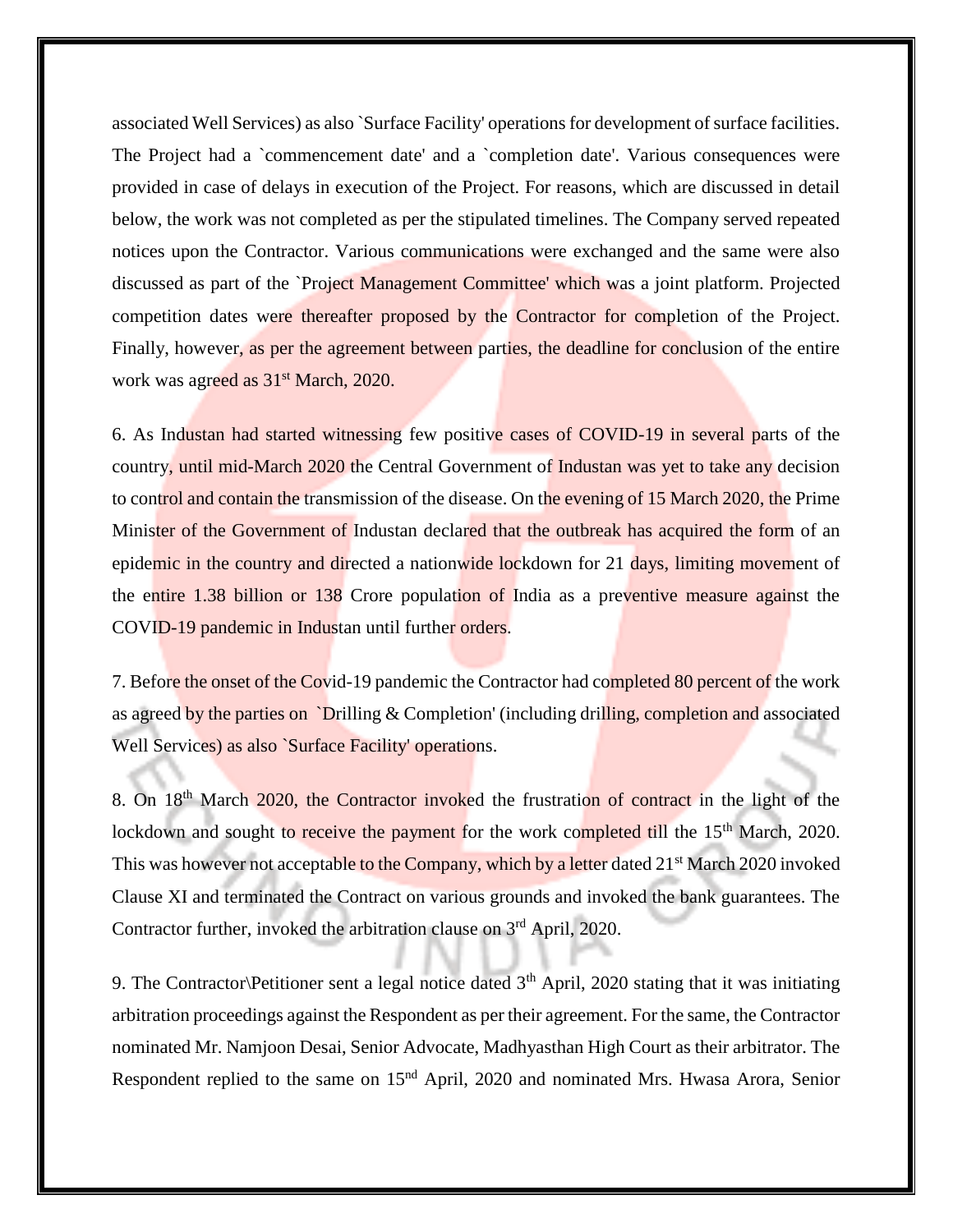Advocate, Madhyasthan High Court to be their arbitrator. The Indian Institute of Arbitration appointed Mr. Obito Roy as the presiding arbitrator on  $30<sup>th</sup>$  April, 2020.

10. Mr. Obito Roy is a renowned member of the Institute since 2010. He is a prominent and a distinguished member of the Institute. He is a friend of Mr. Ajay Das, the CEO\ Board member of the Respondent's company as they pursued their graduation from the same college.

11. The statement of independence was submitted by all the parties wherein they disclosed that they have no conflict of interest with any of the parties. However, on  $7<sup>th</sup>$  May, 2020 the Petitioner moved an application challenging the appointment of the presiding arbitrator on the grounds that Mr. Obito's appointment is invalid as he is connected to the matter. It is *sine qua non* in arbitration for arbitrators to be impartial and neutral therefore the appointment of Mr. Obito is being challenged.

12. Therefore, the present petition is filed on  $7<sup>th</sup>$  May, 2020 in the Court. The Contractor intends to claim frustration of contract under the Industan Contract Act, 1872 and challenge the arbitration on the grounds that the appointment of Mr. Obito was invalid.

#### **Note:**

- a. Only the laws of Industan are in *pari materia* to the laws of the Republic of India and no such fact is *pari materia* to any country. This Moot Proposition is purely a work of fiction and resemblance to any such incidence shall be purely co-incidental.
- b. This Moot Problem is purely intended for the Moot Court Competition and educational purpose amongst law students.
- c. The participants are required to prepare their submissions from each side of the case. They are supposed to add issues and are also free to add sub-issues.
- d. The clause for arbitration is herewith attached as Exhibit A.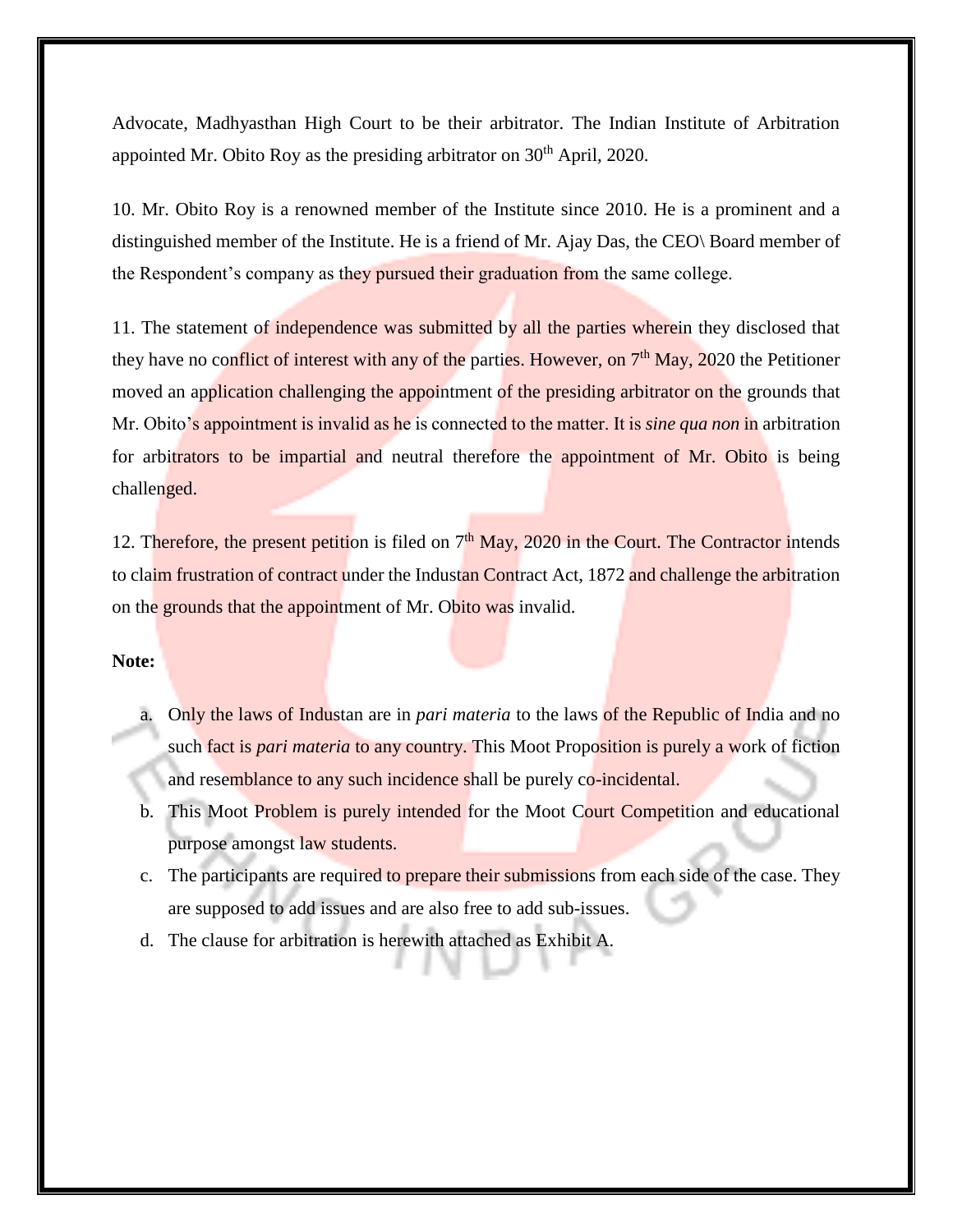#### **CLAUSE III: ARBITRATION**

All disputes arising out of or in connection with this contract shall be finally resolved by a panel of three arbitrators appointed in accordance with Arbitration and Conciliation Act, 1996 or any amendment thereof. Sambhav Offshore Services Inc. will select one arbitrator, another arbitrator will be selected by the other party, and the presiding arbitrator shall be appointed by the 'Indian Institute of Arbitration'. In case of the arbitration falling through due to any reasons, the matter shall be decided by the Court.

#### **CLAUSE XI: TERMINATION OF THE CONTRACT**

CANO

If any Party commits a breach of contract by not fulfilling the agreed work by the stipulated date, the Party not in breach shall have the right to terminate the contract and can invoke bank guarantees.

IA GR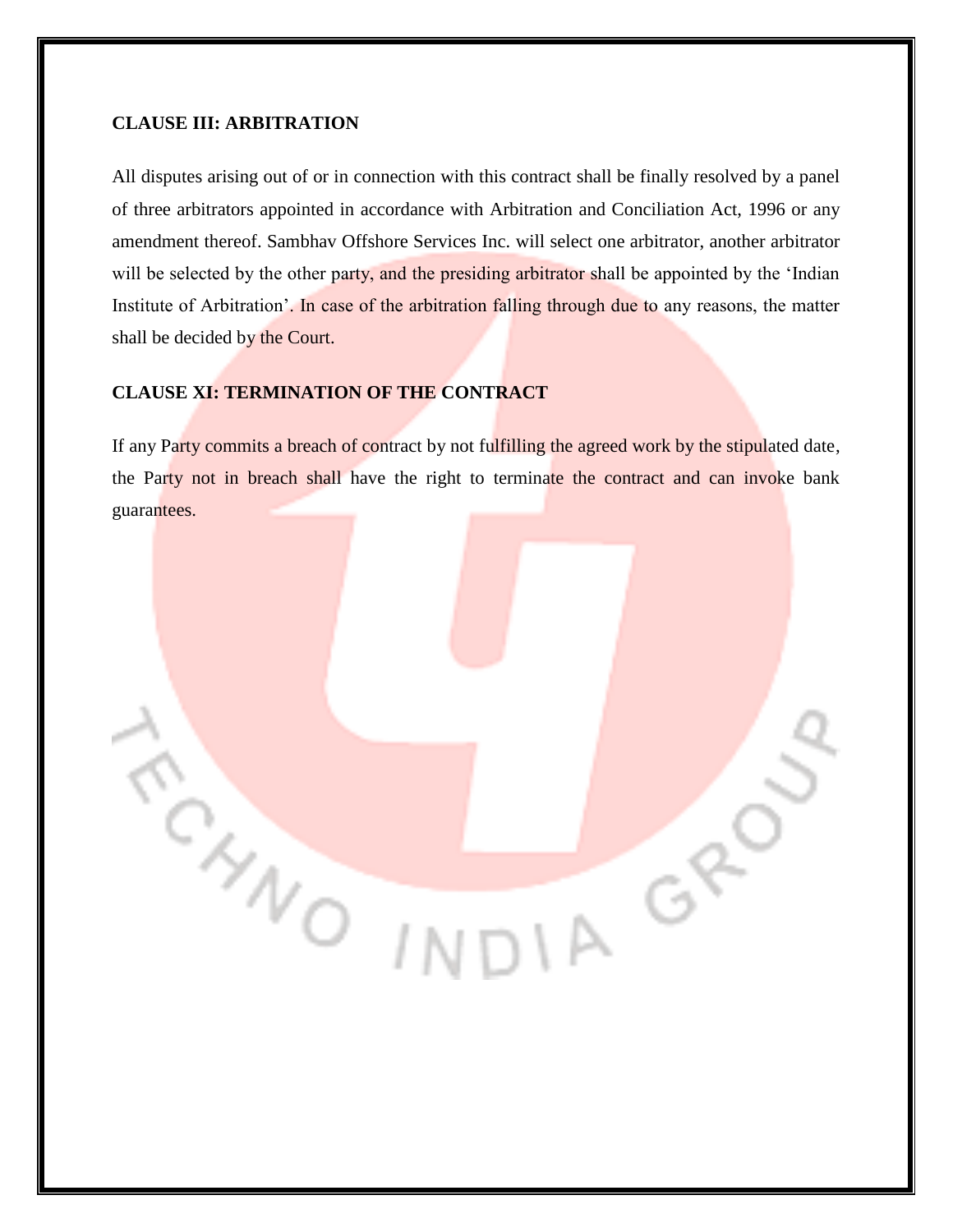#### **RULES AND REGULATIONS**

Important rules and regulation for the competition are mentioned below:

The Core Committee of the TIU Moot Court Competition will have exclusive authority to interpret the rules in the interest of just and fair competition.

#### **DEFINITIONS**

The definitions placed below by the Moot Court Committee shall be final and the decision of the Moot Court Committee regarding the applicability of these rules will be final.

1) **'Bench'** refers to the members duly invited by the organizing committee, to adjudge any of the rounds, collectively. Bench may be a bench of any number of judges as the Organizing committee may decide.

2) **'Clarifications'** means any questions, queries, or doubts sent by the registered teams to the organisers, within the given deadline.

3) **'Penalty'** refers to the deductions-imposed scores of a participating team for violation of rules of the competition.

4) **'Participating Team'** means the team which has registered itself for the competition within the time limit prescribed as per the rules for registration.

5) **'Rejoinder'** refers to those arguments /questions that the Complainant may raise at the end of the main pleadings of all the Speakers.

6) **'Sur-Rejoinder'** refers to the defence presented by the Respondent to the Rejoinder. Allowing Sur-Rejoinder shall strictly be upon discretion of the judges.

7) **'Court Room'** shall refer to the online platform where the orals will take place.

8) **'Scouting'** means a person observing the Oral Rounds of a team other than the team such person is associated with.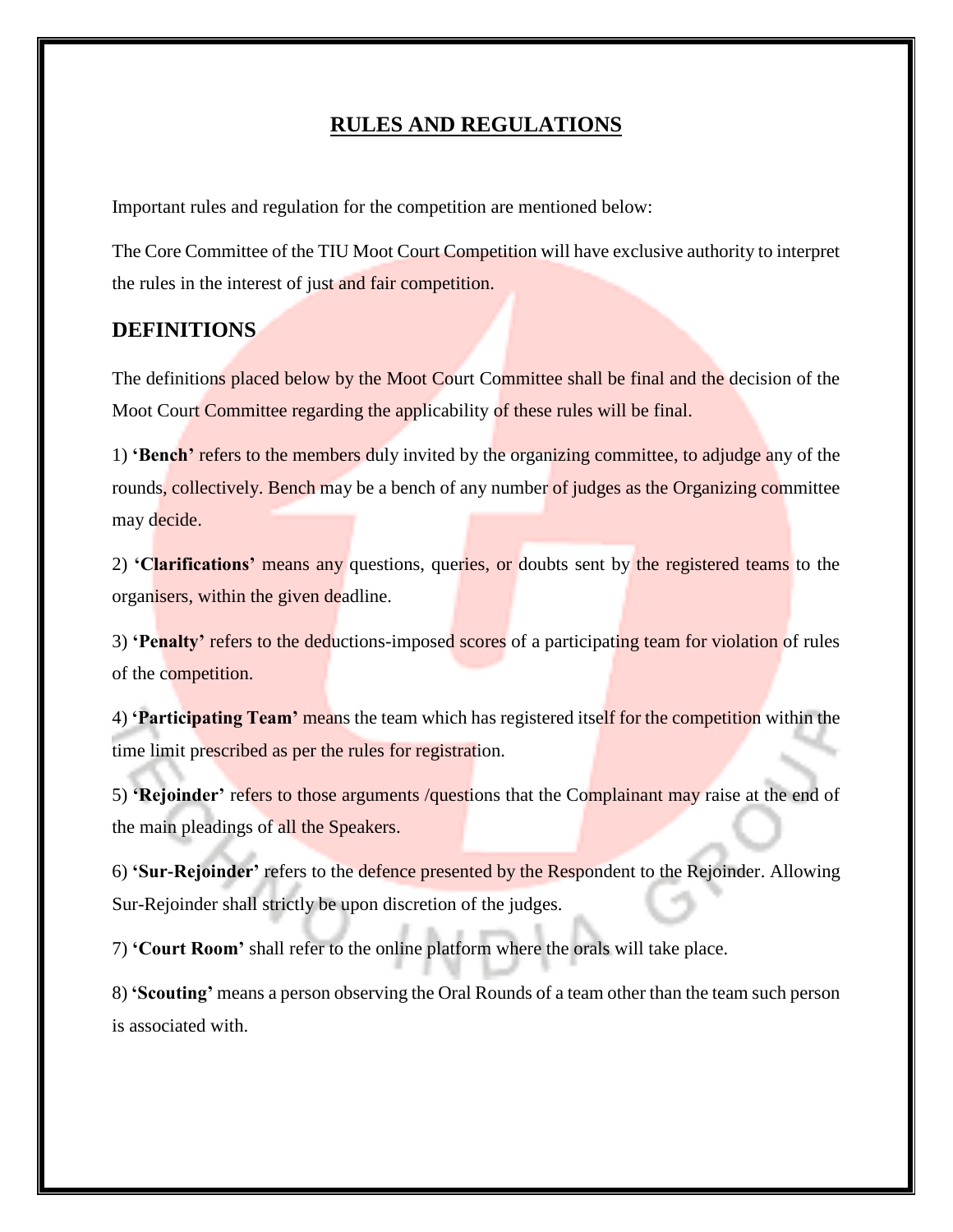## **ELIGIBILITY AND PARTICIPATION**

- The competition is open to all students pursuing full time Undergraduate Law Course provided by a recognized institution/university/college in India.
- Each team shall consist of minimum 2 members or maximum of three members (2 speakers or 2 speakers and 1 researcher), respectively.
- Teams shall be chosen on first come first serve basis.

## **REGISTRATION PROCEDURE**

a) Apply online at technoindiauniversity.ac.in or send mail at [mootcourt@technoindiauniversity.ac.in](mailto:mootcourt@technoindiauniversity.ac.in) by **8th June, 2022** with the subject 'Registration for Moot Court Competition'. A confirmation message will be sent to the applicants.

b) After getting confirmation from our side, a participation fee is to be deposited into the said bank and the scanned challan copy is to be sent at [registrationfees@technoindiauniversity.ac.in.](mailto:registrationfees@technoindiauniversity.ac.in)

c) A final confirmation will be sent to the applicants.

d) A soft copy of the Memorial is to be submitted within or by **12th of June, 2022** at [mootcourt@technoindiauniversity.ac.in](mailto:mootcourt@technoindiauniversity.ac.in) .

# **FEE DETAILS**

a) Early bird offer charges no registration fee for the first 5 teams

- b) The next 10 teams are to be charged a nominal fee of Rs. 1000.
- c) The rest of the participating teams are to be charged Rs. 1200 for the registration.

### **DRESS CODE**

The participating teams must adhere to the following dress code during the competition.

**Male-** Western formals, i.e., white shirt, black trousers, tie and black coat/blazer.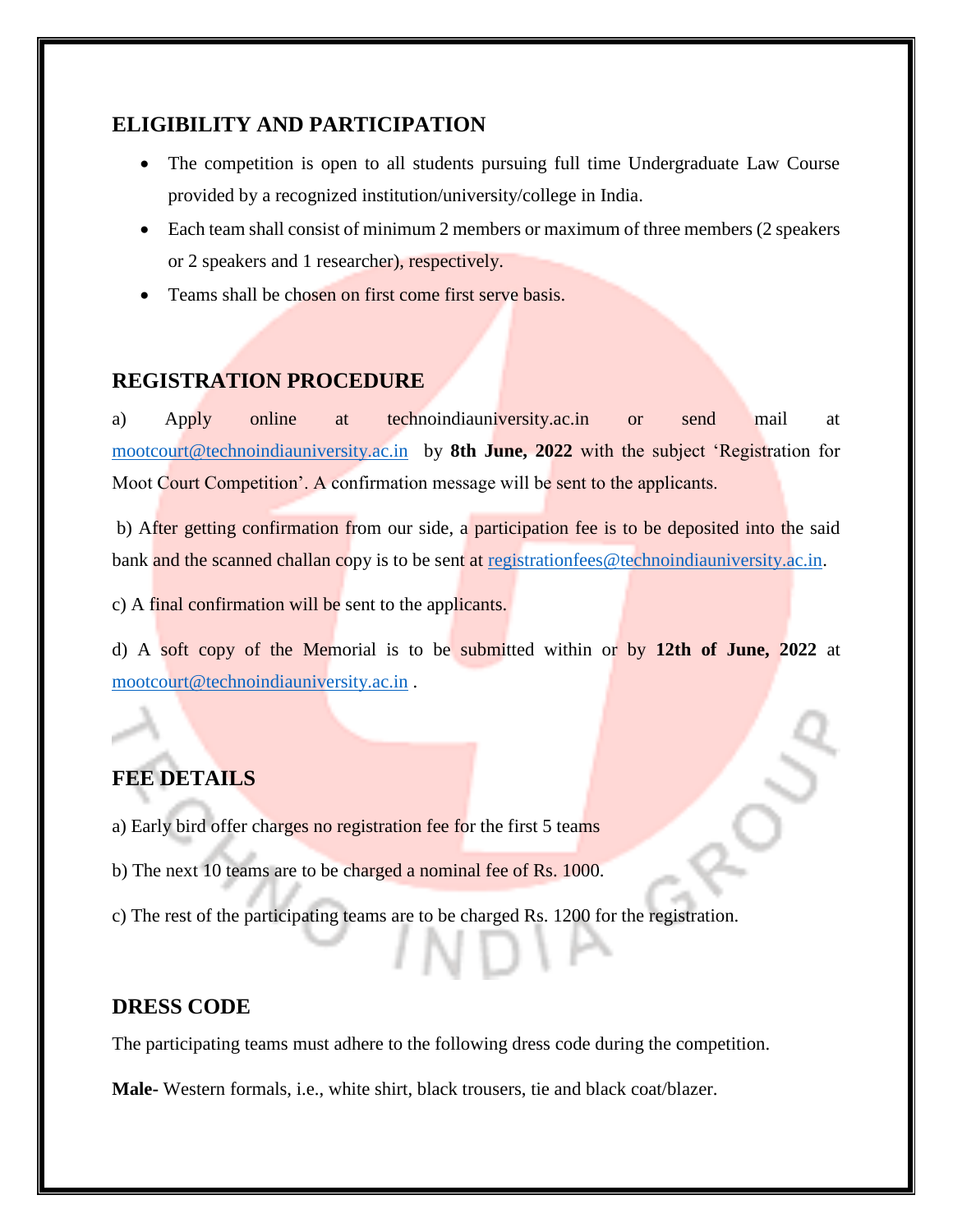**Female-** Indian formals, i.e., white sari or salwar-kurta, or Western formals, i.e., white shirt, black trousers/skirt and Black coat/blazer

### **LANGUAGE**

The official language of the competition shall be English only.

## **CORRECTION & CLARIFICATIONS**

The teams may request for correction and clarification regarding the moot proposition within 2<sup>nd</sup> June, 2022. Such requests shall be sent by email at [mootcourt@technoindiauniversity.ac.in](mailto:mootcourt@technoindiauniversity.ac.in) only. No other mode of communication will be taken into consideration.

## **MEMORIAL SUBMISSION**

- All memorials submitted for all purposes of the Competition shall firmly comply with the rules of the competition. Each participating team must prepare two written submissions, one for each Petitioner/Appellant as well as Respondent/Defendant side.
- Petitioner/Appellant memorials are required to have a Blue cover and Respondent/ Defendant(s) memorials are required to have Red cover. Only soft copies of memorials shall be submitted in both .pdf and .doc/.docx format latest by **12th June 2022.**
- **"Team codes"** will be provided after the completion of your final registration.
- Each Team shall carry with them 5 hard copies of the memorial for the purpose of the competition (exclusive of copies required for personal use by the team). Each team shall submit the hard copies on the day of the competition itself, i.e. **16th June, 2022.**

#### **MEMORIAL CONTENT**

1. **Cover Page** – The cover page shall contain the Case Title, Side of the Memorial, Year of the Competition, Name of the Court, and Team Code on the top right corner.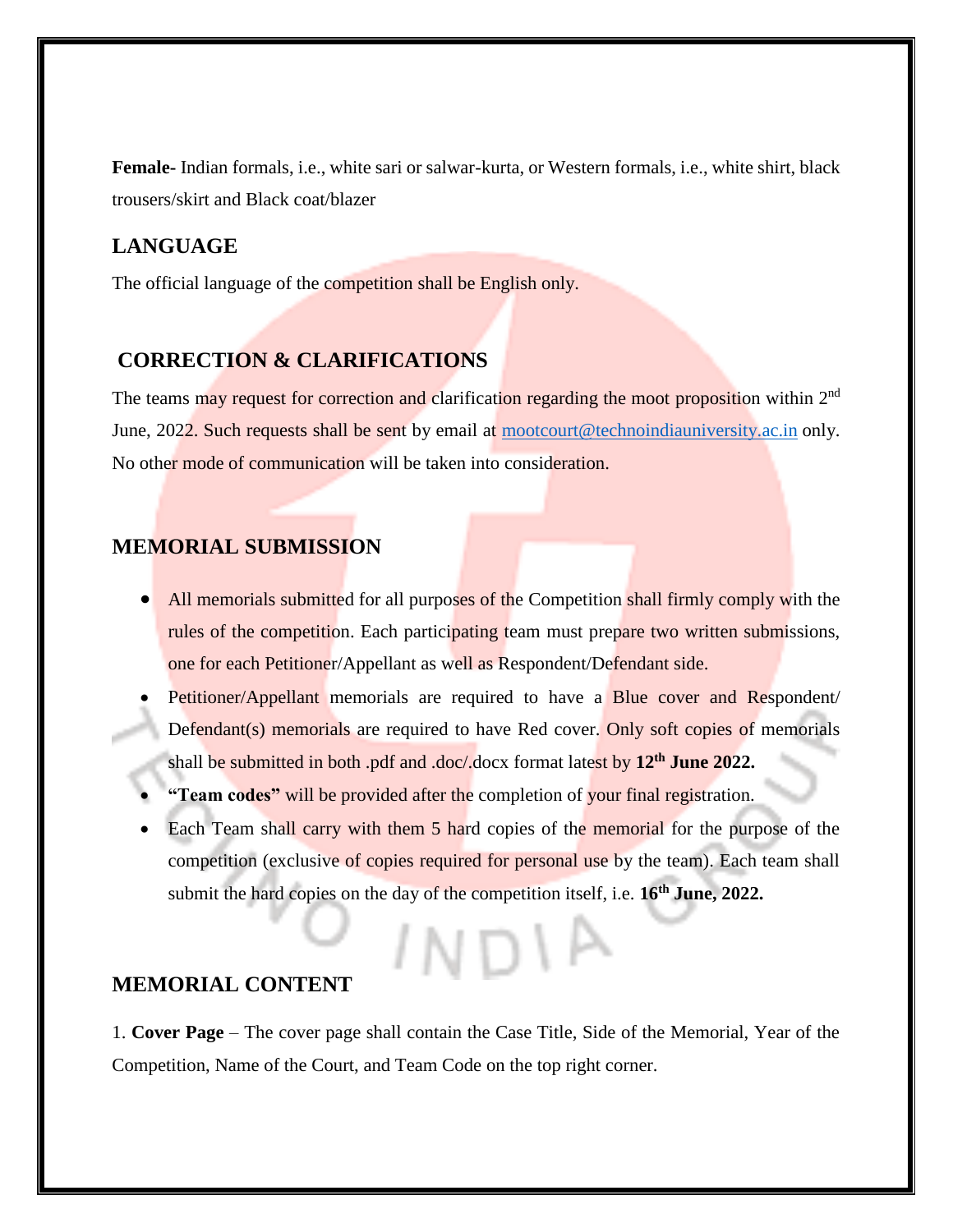- Table of Contents
- Index of Authorities
- Statement of Jurisdiction
- Statement of Facts
- Issues Raised
- Summary of Arguments Pleadings
- Arguments Advanced
- Prayer

The Memorial shall not exceed 35 Pages in total and Arguments Advanced shall not exceed 20 Pages.

# **FORMAT OF THE MEMORIAL**

- The memorial shall be typed on an A4 size paper and all the pages of the memorial should have a page number at the bottom.
- The Font shall be in Times New Roman, Size 12 pts with Line Spacing of 1.5
- Footnotes shall be in Font Times New Roman, Size 10 pts with Line Spacing of 1.0
- Page Margins shall be an inch on all sides.
- All the citations and footnotes must be consistent and in compliance with the 20th Edition of Bluebook.
- Any revision to the memorial after submission shall attract penalties.

# **MEMORIAL MARKING CRITERIA**

The following shall be the judging criteria for the memorial-

| Sr. No | Marking Criteria                                       | Marks Allotted |
|--------|--------------------------------------------------------|----------------|
|        | Depth and Quality of Research                          | 25             |
|        | Knowledge of facts and laws                            | 20             |
| 3      | Proper and Articulate Analysis, Clarity of thought and | 20             |
|        | Organization                                           |                |
|        | <b>Grammar Style</b>                                   | 10             |
|        | Citation of sources                                    |                |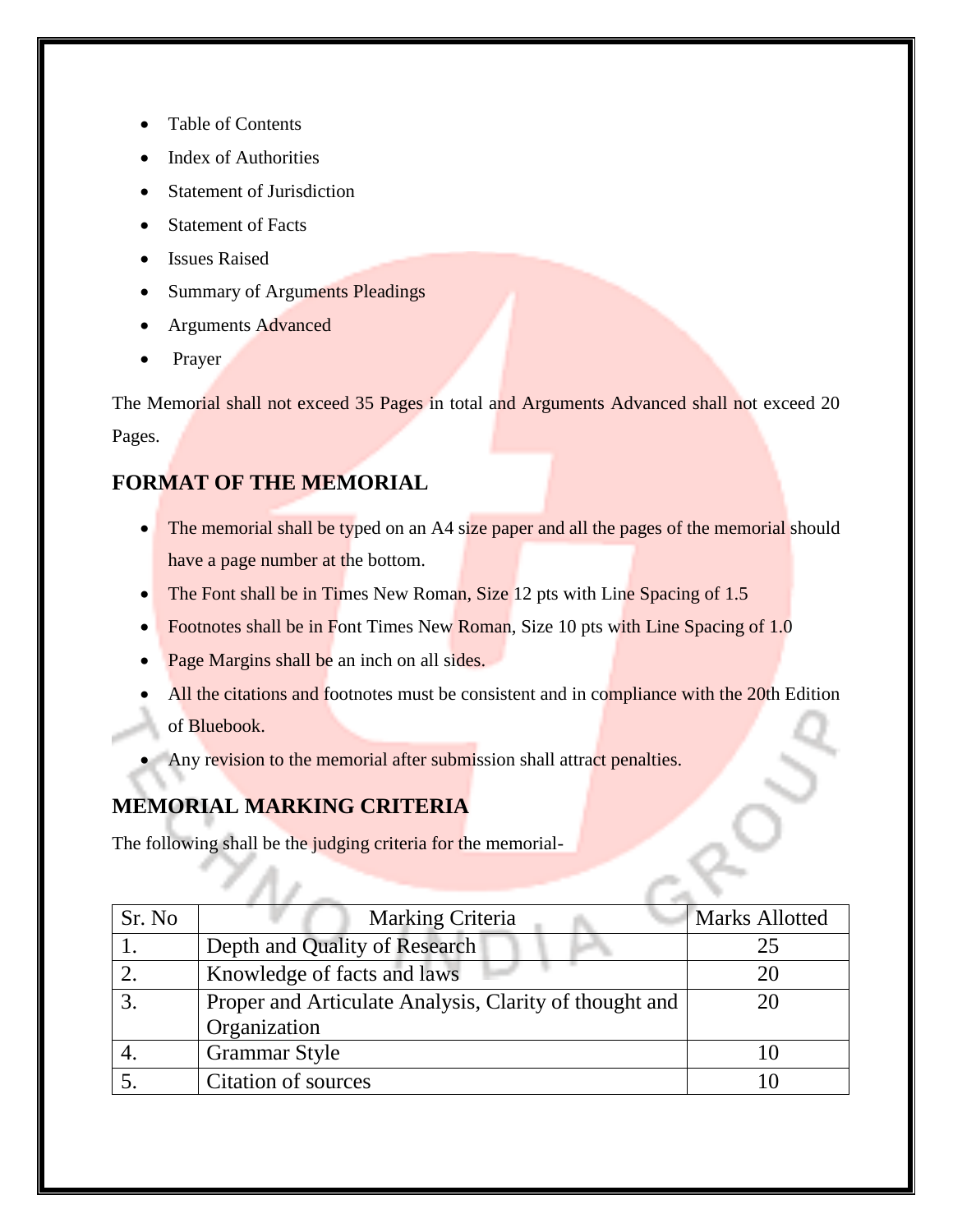| v | ntation and Organization<br>$1$ <i>month</i><br>resentation | ∸   |
|---|-------------------------------------------------------------|-----|
|   | <b>Utal</b>                                                 | 100 |

**\*\*The marks allotted by the judges to the teams shall be final. All the judges will be provided with a marking guideline.**

## **PENALTIES**

- Late submission of memorial will entail deduction of 2 marks per day per memorandum.
- Any violation of rules for submission of memorandum will entail deduction of 1 mark per violation.
- Changes made to the hard copies after submission of soft copy shall entail a point deduction of 2 marks per word/sentence.

# **ORAL ROUNDS**

The match-up of teams in all the rounds shall be decided on the basis of the draw of lots. The competition shall consist of the following rounds –

# **PRELIMINARY ROUNDS-**

- 1. There will be one Preliminary Round
- 2. Each team shall be given a maximum of 20 minutes to present their arguments. This shall be inclusive of the time for rebuttal. The maximum time for rebuttal is 2 minutes.
- 3. The organisers shall have its own time-keepers, wherein there shall be two warning bells. The first bell shall be rung 7 minutes before the time run out and the second bell shall be rung 2 minutes before the time run out. The third bell shall connote that the time is up.
- 4. A team will secure its win in the Preliminary Round if their Round total is greater than that of opponent team
- 5. In case of a tie, the winner of the round will be the team with a higher Memorial Score.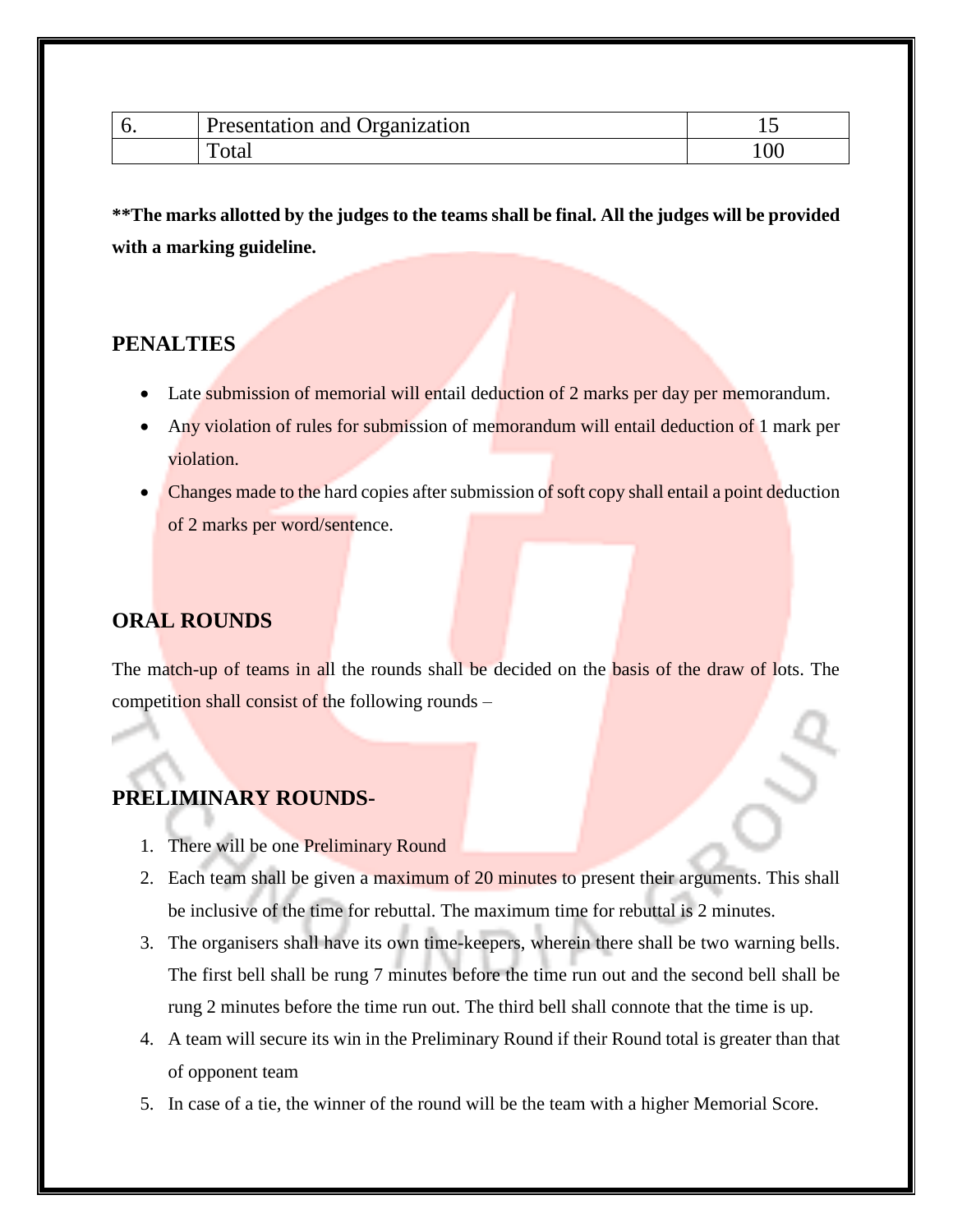#### **SEMI FINAL ROUNDS-**

- 1. Four teams shall advance to the Semi Final Rounds. These teams will be chosen according to draw of lots.
- 2. The maximum time for arguments for each team shall be 30 minutes, of which no speaker shall be allowed to speak for more than 25 minutes. The maximum time for rebuttal is 3 minutes and for sur-rebuttal is 2 minutes.
- 3. Sur-rebuttal shall be at the discretion of the judges.
- 4. The organisers shall have its own time-keepers, wherein there shall be two warning bells. The first bell shall be rung 7 minutes before the time run out and the second bell shall be rung 2 minutes before the time run out. The third bell shall connote that the time is up.
- 5. A team shall be credited with a win in Semi Final Rounds if their round total is greater than the opponent team.

### **FINAL ROUNDS –**

- 1. Two teams shall advance to the Finals on knockout basis.
- 2. A team shall be credited with a win in Final Rounds if their round total is greater than the opponent team.
- 3. The maximum time for arguments for each team shall be 40 minutes, of which no speaker shall be allowed to speak for more than 25 minutes. The maximum time for rebuttal is 3 minutes and for sur rebuttal is 2 minutes.
- 4. Sur-rebuttal shall be at the discretion of the judges.
- 5. The organisers shall have its own time-keepers, wherein there shall be two warning bells. The first bell shall be rung 7 minutes before the time run out and the second bell shall be rung 2 minutes before the time run out. The third bell shall connote that the time is up.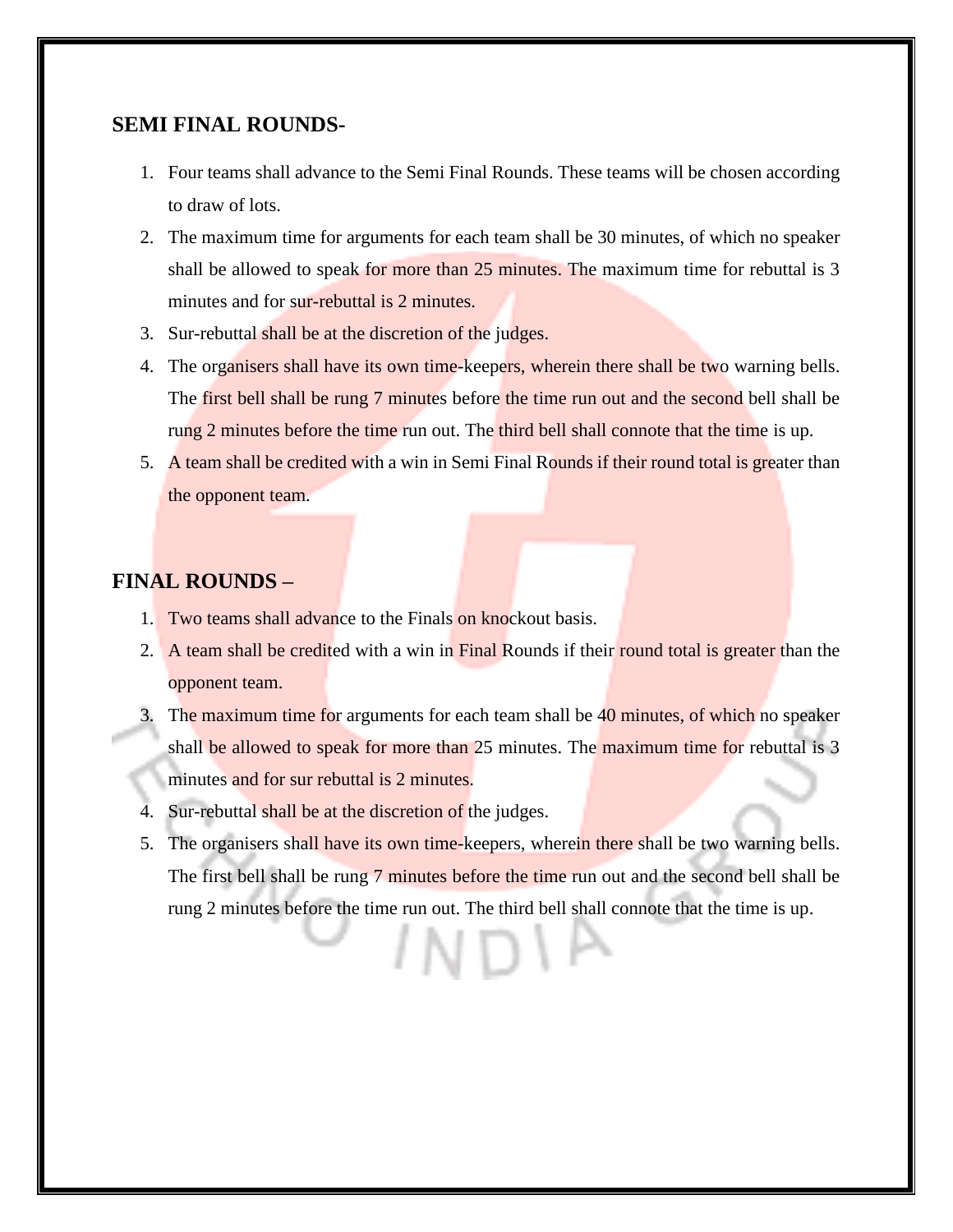## **ORAL ROUND MARKING CRITERIA**

Each Team will be marked on a total of 100 marks by each Bench Judge

The total marks for the Round will be the aggregate of the total of two (2) speakers.

The computation of the Marks and the Marking criteria shall be as follows-

| Sr. No | <b>Marking Criteria</b>                          | <b>Marks Allocated</b> |
|--------|--------------------------------------------------|------------------------|
| 1.     | Knowledge and Application of Relevant Law        | 20                     |
| 2.     | Interpretation and use of Facts                  | 20                     |
| 3.     | Ability to answer questions                      | 10                     |
|        | <b>Overall Presentation, Poise, Courtesy and</b> | 15                     |
|        | Demeanour                                        |                        |
| 5.     | <b>Organisation and Flow of Arguments</b>        | 15                     |
| 6.     | Clarity, logic and structure of Presentation     | 20                     |
|        | Total                                            | 100                    |

**\*\*The marks allotted by the judges to any team shall be final. All the judges will be provided with a marking guideline.**

# **CALCULATION OF MARKS**

The total will be calculated on a combined score of oral round and marks of memorial i.e Marks obtained in Oral Round + Marks obtained in Memorial

# **GENERAL CODE OF CONDUCT**

- The competition shall be conducted offline at the Venue, EM-4, EM Block, Sector V, Bidhannagar, Kolkata, West Bengal 700091
- The teams must ensure that they reach on time for all the rounds and should carry their School/College/ University ID cards.
- The participants must ensure that they need to maintain the decorum of the University and the Court room.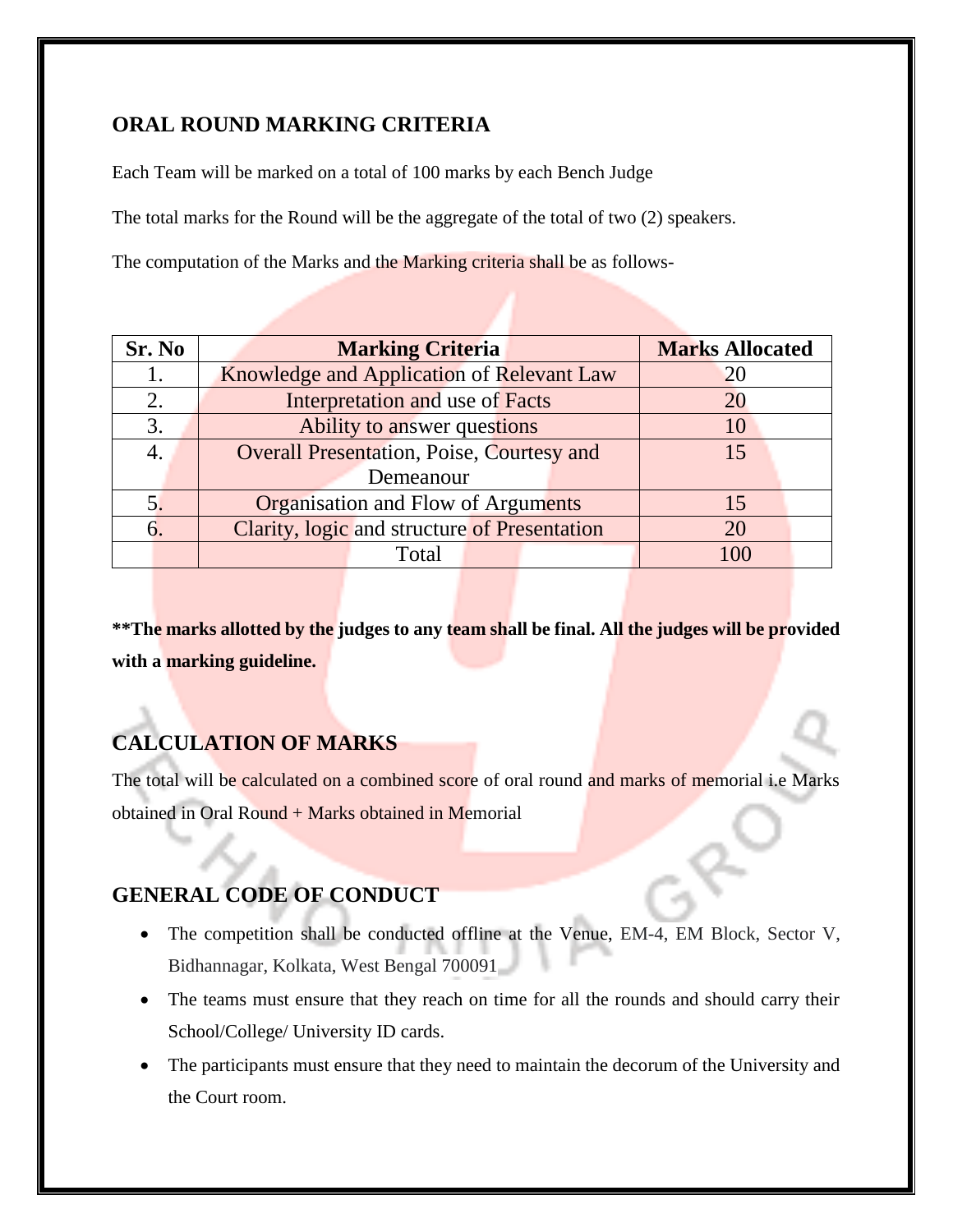- Entering/indulging in any kind of misconduct, or violating the aforementioned rules and regulations Shall lead to immediate disqualification.
- In case of tie in any round, the team scoring higher marks in memorial shall be adjudged winner.
- The decision of the judges with regards to the oral rounds shall be final.

### **ANONYMITY OF TEAMS**

- Teams shall not reveal their identity in any form, except by means of the Team Code allotted to them during the Competition.
- The Written Submissions shall not reveal the identity of the team in any form and should not bear the logo, name, etc. of the University represented.
- Any violation of the above rules shall attract severe penalty or disqualification as determined by the organising committee.
- The decision of the Moot Court committee in this regard shall be final and binding on the participating team.

## **SCOUTING**

Scouting is strictly prohibited. Scouting by any team shall entail instant disqualification.

# **PRIZES AND AWARDS**

- **1. Winning team- 20000 + Trophy + Certificates**
- **2. 1 st Runner Up- 15000 + Trophy + Certificates**
- **3. 2 nd Runner Up 10000+ Trophy + Certificates**
- **4. Participation Certificates**